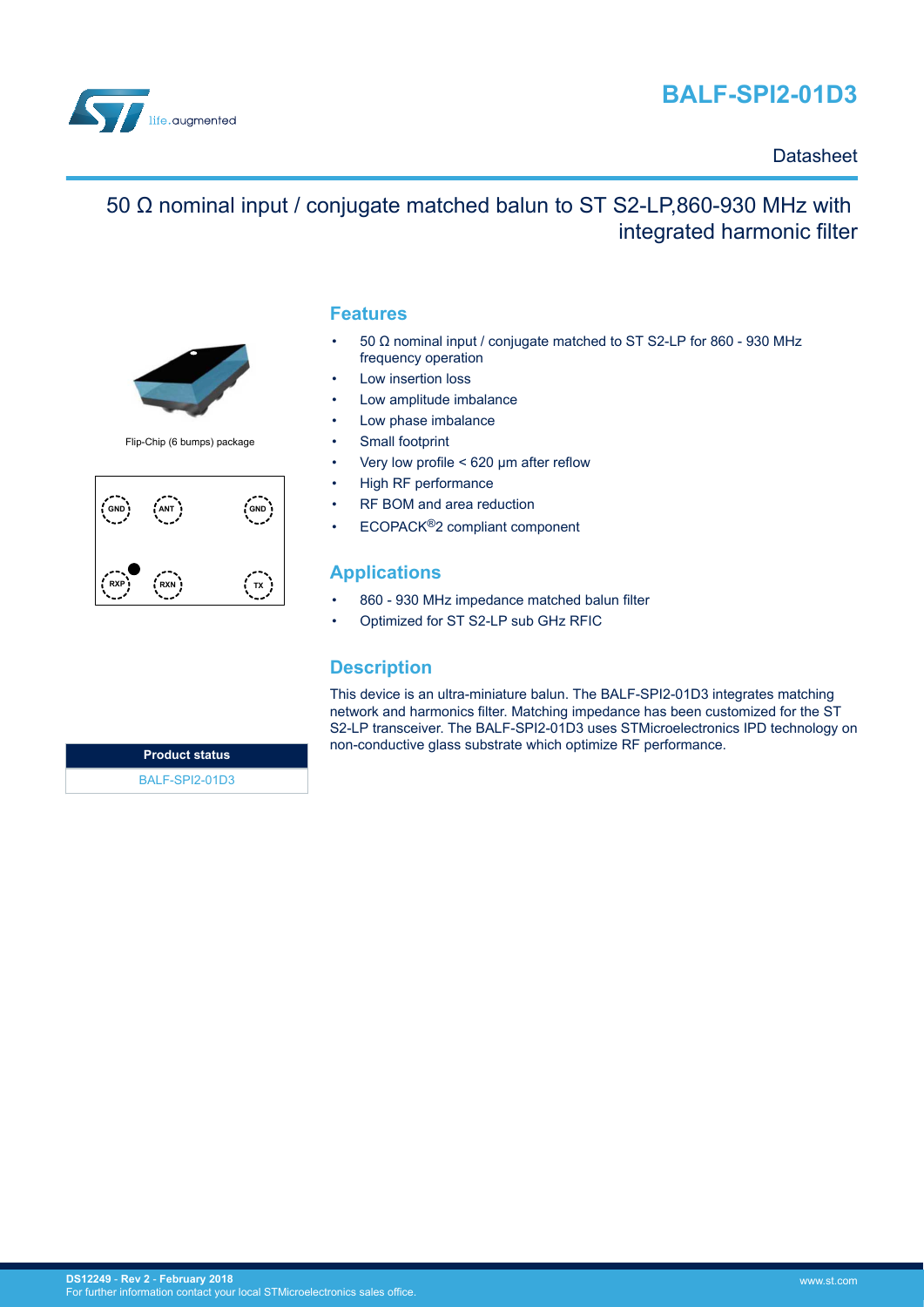# <span id="page-1-0"></span>**1 Characteristics**

| Table 1. Absolute ratings ( $T_{amb}$ = 25 °C) |  |  |  |  |  |  |  |  |
|------------------------------------------------|--|--|--|--|--|--|--|--|
|------------------------------------------------|--|--|--|--|--|--|--|--|

|                  | Symbol   Parameter                                                                                   | <b>Value</b>    | <b>Unit</b>     |
|------------------|------------------------------------------------------------------------------------------------------|-----------------|-----------------|
| $P_{IN}$         | Input power RF <sub>IN</sub>                                                                         | 20              | d <sub>Bm</sub> |
| V <sub>ESD</sub> | ESD ratings human body model (JESD22-A114-C), all I/O one at a time while others connected<br>to GND | 2000            |                 |
|                  | ESD ratings machine model, all I/O                                                                   | 200             |                 |
| Тор              | Operating temperature                                                                                | $-40$ to $+105$ | °C              |

#### **Table 2. Impedances (Tamb = 25 °C)**

| <b>Symbol</b>    | <b>Parameter</b>                        |  | <b>Value</b>     |  |             |  |
|------------------|-----------------------------------------|--|------------------|--|-------------|--|
|                  |                                         |  | Max.<br>Typ.     |  | <b>Unit</b> |  |
| $Z_{\rm RX}$     | Nominal differential RX balun impedance |  | matched ST S2-LP |  |             |  |
| $Z_{TX}$         | Nominal TX filter impedance             |  |                  |  |             |  |
| $Z_{\text{ANT}}$ | Antenna impedance                       |  | 50               |  |             |  |

#### **Table 3. Electrical characteristics and RF performances (Tamb = 25 °C)**

| <b>Symbol</b>         | <b>Parameter</b>                                                            | <b>Test condition</b> |      | Value |         |             |
|-----------------------|-----------------------------------------------------------------------------|-----------------------|------|-------|---------|-------------|
|                       |                                                                             |                       | Min. | Typ.  | Max.    | <b>Unit</b> |
| f                     | Frequency range (bandwidth)                                                 |                       |      |       | 930     | <b>MHz</b>  |
| IL RX-ANT             | Insertion loss in bandwidth without mismatch loss (RX balun)                |                       |      | 1.7   | 2.0     | dB          |
| IL_TX-ANT             | 1.7<br>2.1<br>Insertion loss in bandwidth without mismatch loss (TX filter) |                       |      |       |         |             |
| R <sub>L</sub> RX-ANT | 10 <sup>1</sup><br>14<br>Input return loss in bandwidth (RX balun)          |                       |      |       |         | dB          |
| $R_{L_TX-ANT}$        | Input return loss in bandwidth (TX filter)                                  | 15                    | 20   |       | dB      |             |
| $\phi_{\text{imb}}$   | Output phase imbalance (RX balun) - absolute value                          | 5                     | 9    | 13    | $\circ$ |             |
| $ A_{imb} $           | Output amplitude imbalance (RX balun) - absolute value                      |                       |      | 1.6   | 1.8     | dB          |
| Att                   |                                                                             | Attenuation at 2fo    | 40   | 45    |         |             |
|                       | Harmonic levels (TX filter)                                                 | Attenuation at 3fo    | 47   | 51    |         |             |
|                       |                                                                             | Attenuation at 4fo    | 60   | 65    |         | dB          |
|                       |                                                                             | Attenuation at 5fo    | 66   | 72    |         |             |
|                       |                                                                             | Attenuation at 6fo    | 50   | 57    |         |             |
|                       |                                                                             | Attenuation at 7fo    | 46   | 50    |         |             |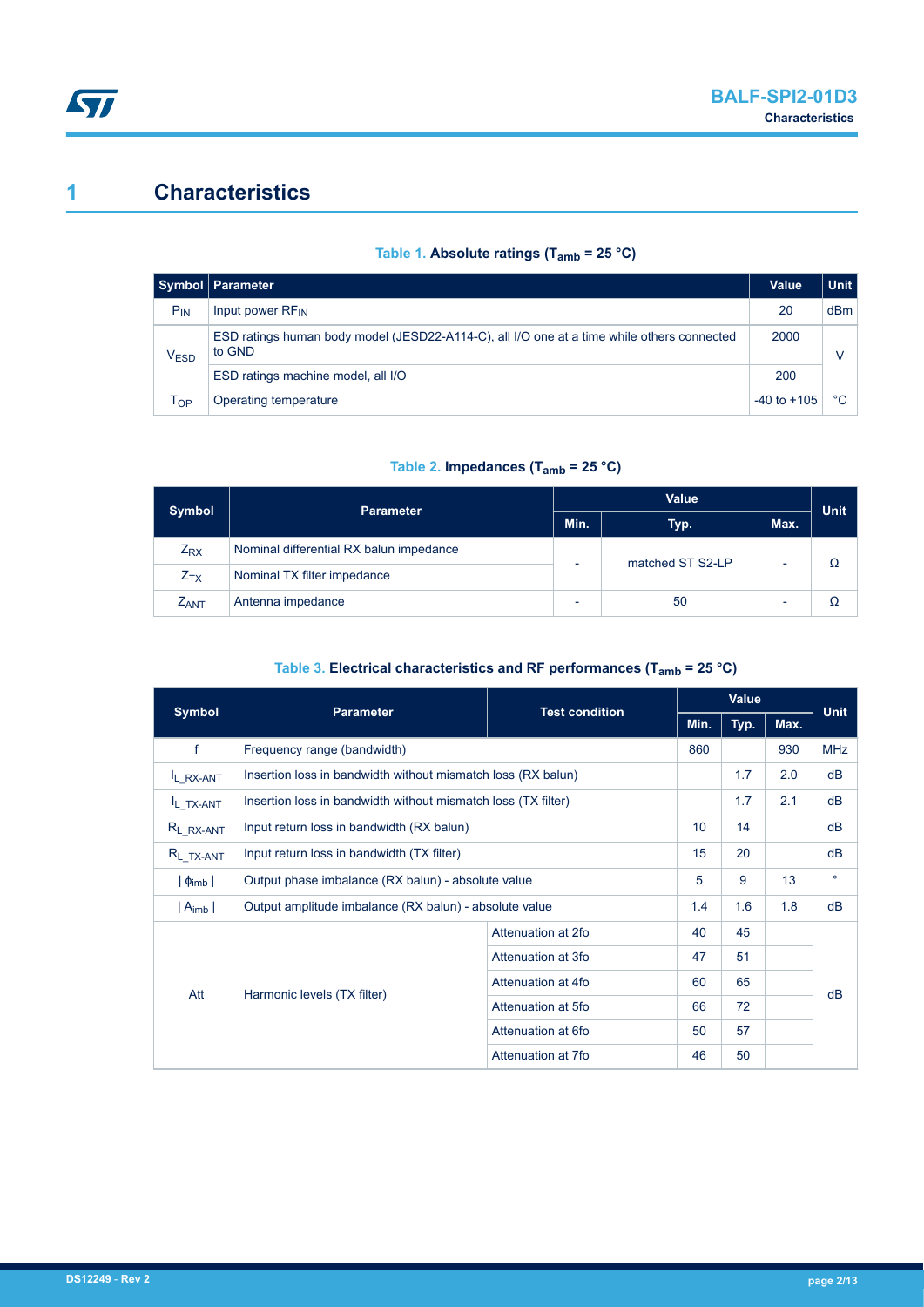# <span id="page-2-0"></span>**1.1 RF measurements (Rx balun)**



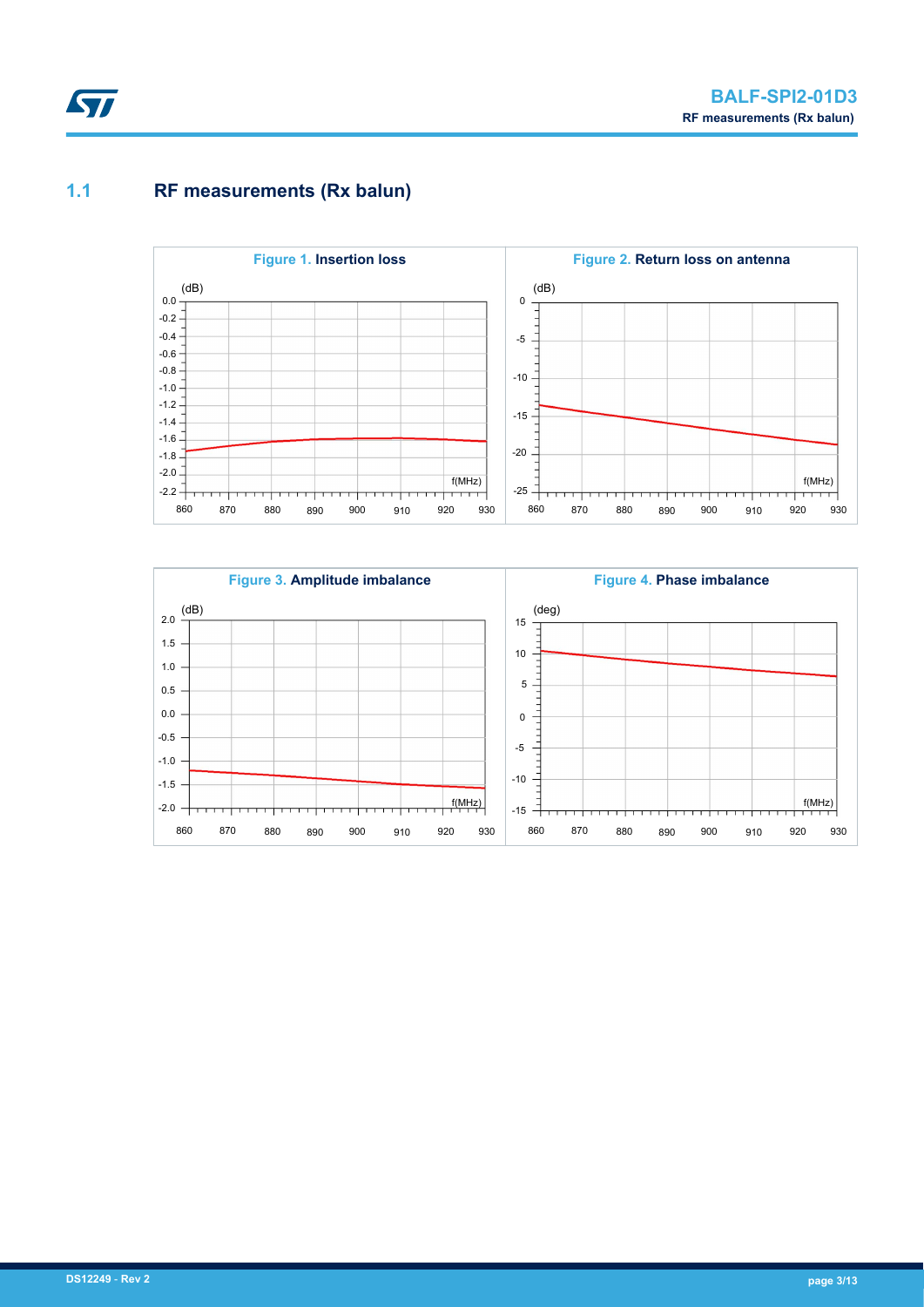### <span id="page-3-0"></span>**1.2 RF measurements (Tx filter)**



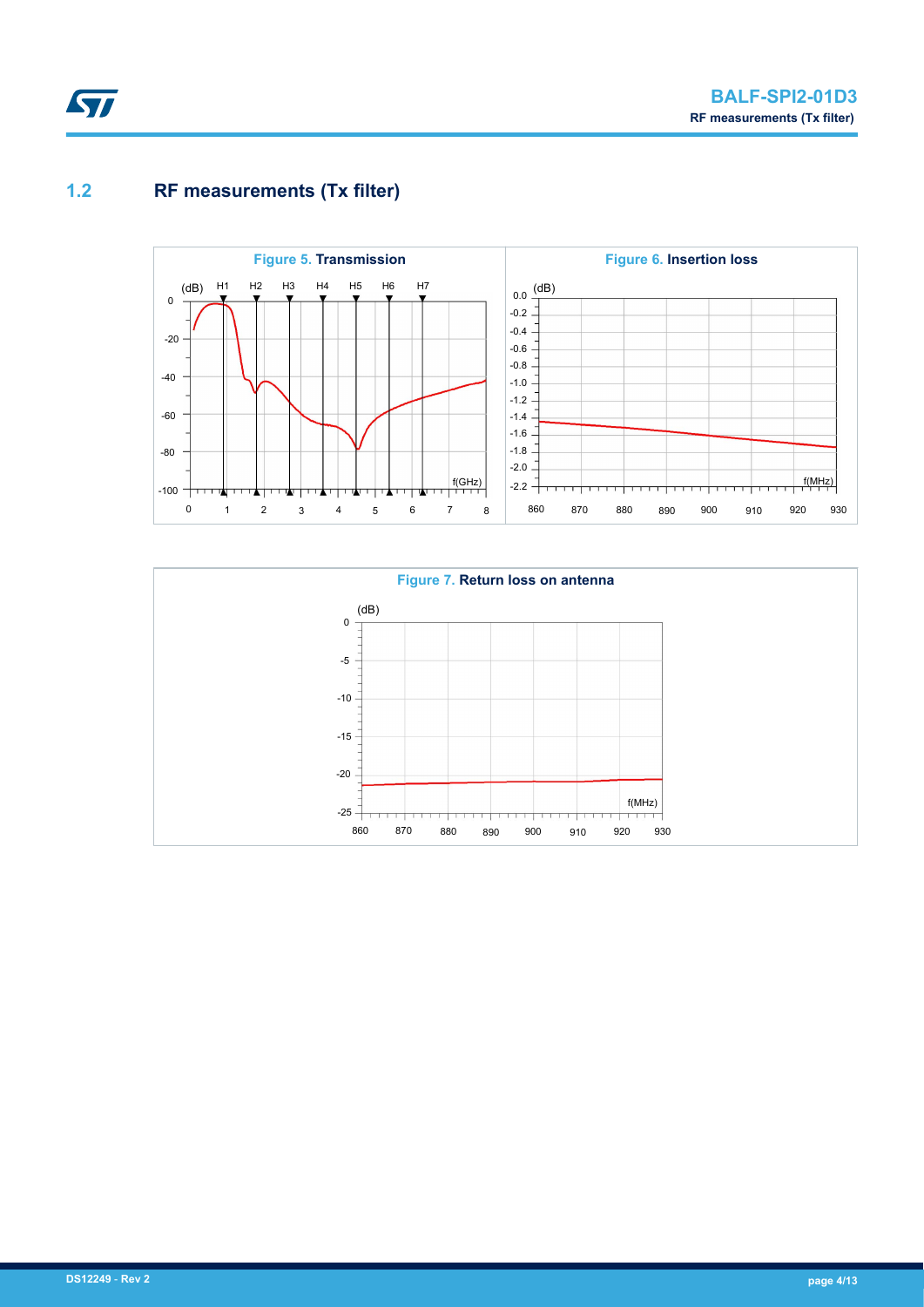

### **1.3 ST S2-LP evaluation board with BALF-SPI2-01D3**



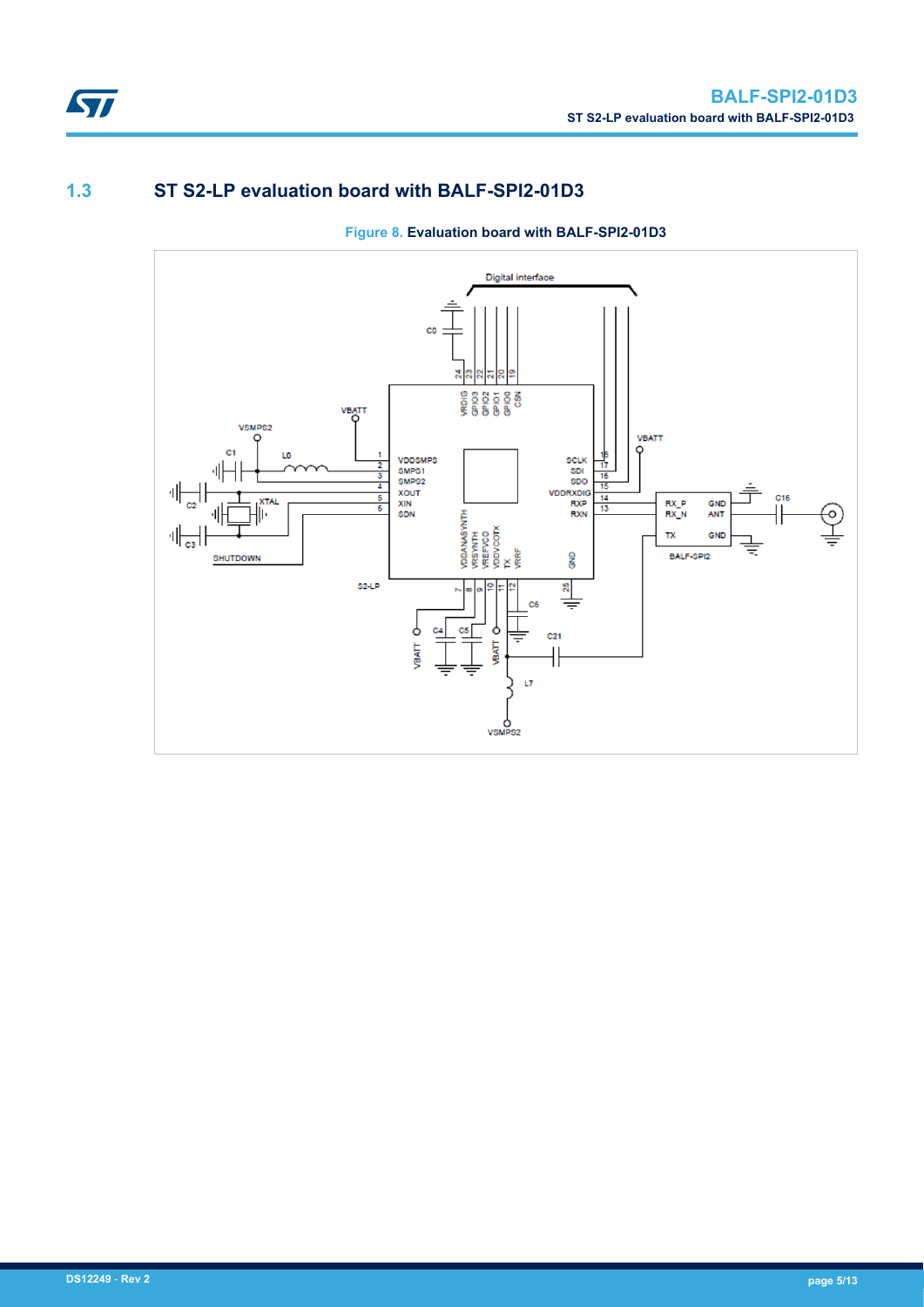# <span id="page-5-0"></span>**2 Package information**

In order to meet environmental requirements, ST offers these devices in different grades of ECOPACK® packages, depending on their level of environmental compliance. ECOPACK® specifications, grade definitions and product status are available at: [www.st.com.](http://www.st.com) ECOPACK® is an ST trademark.

### **2.1 Flip-Chip 6 bumps package information**



#### **Figure 9. Flip-Chip 6 bumps package outline (bottom and side view)**

#### **Table 4. Flip-Chip 6 bumps dimensions (in mm)**

| Parameter       | Min.  | Typ.  | Max.  |
|-----------------|-------|-------|-------|
| A               | 0.580 | 0.630 | 0.680 |
| A1              | 0.180 | 0.205 | 0.230 |
| A2              | 0.380 | 0.400 | 0.420 |
| $\sf b$         | 0.230 | 0.255 | 0.280 |
| D               | 2.050 | 2.100 | 2.150 |
| D <sub>1</sub>  |       | 1.210 |       |
| D <sub>2</sub>  |       | 0.500 |       |
| E               | 1.500 | 1.550 | 1.600 |
| E <sub>1</sub>  |       | 1.060 |       |
| fD1             |       | 0.195 |       |
| fD2             |       | 0.195 |       |
| fE <sub>1</sub> |       | 0.195 |       |
| fE <sub>2</sub> |       | 0.295 |       |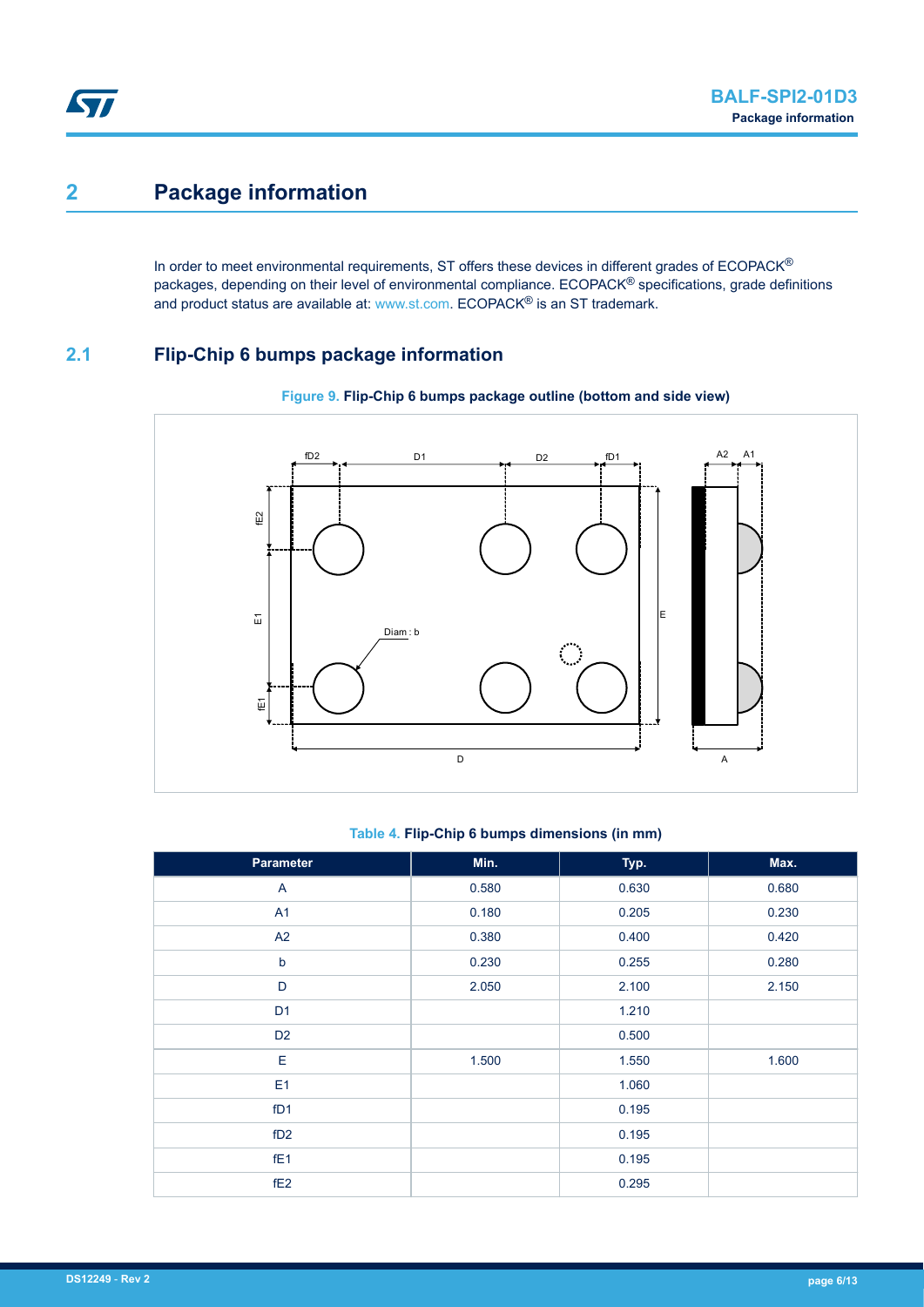### **2.2 Flip-chip 6 bumps packing information**

**Figure 10. Marking**







*Note: More packing information is available in the application note:*

*• AN2348 Flip-Chip: "Package description and recommendations for use"*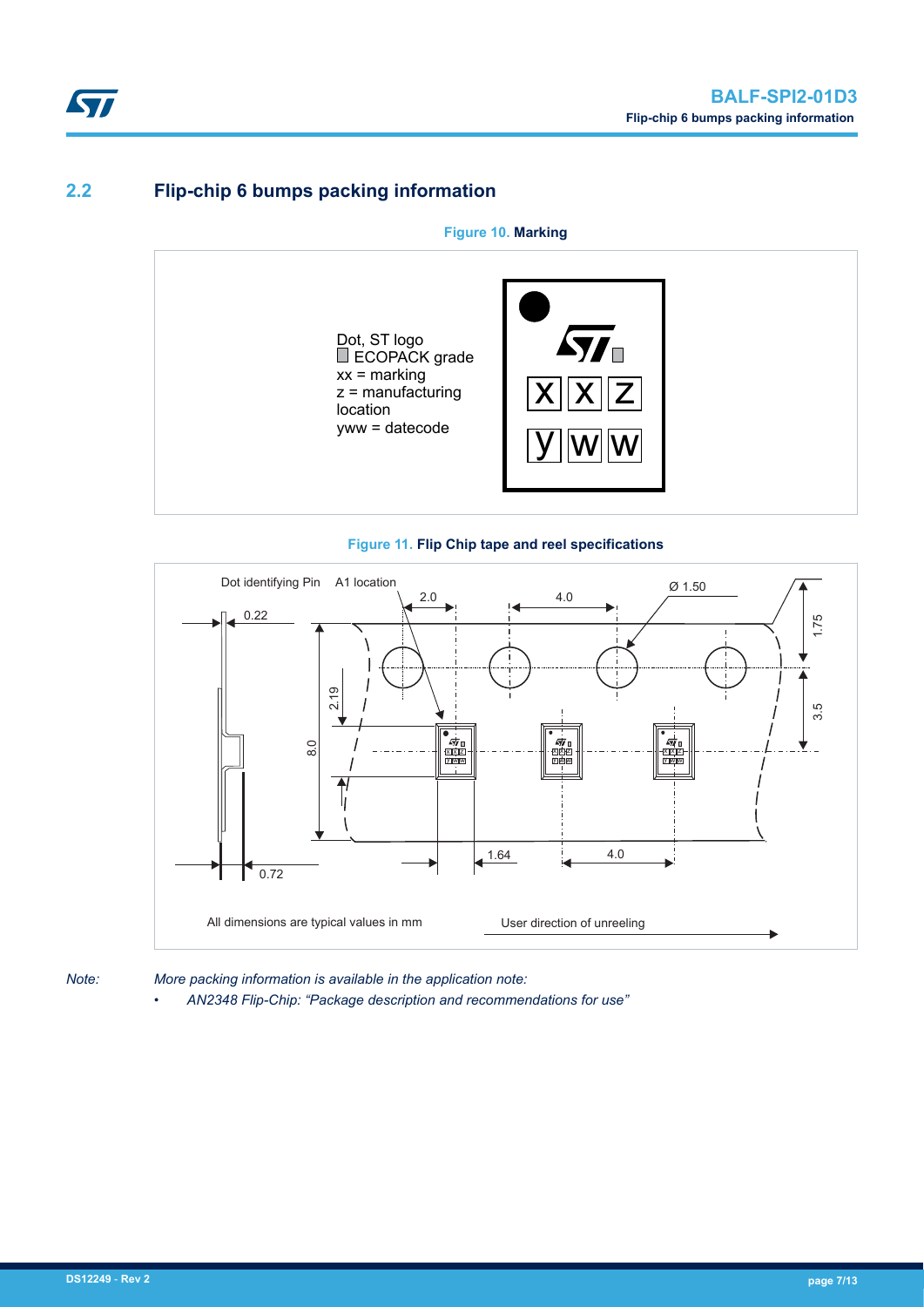<span id="page-7-0"></span>

## **3 PCB assembly recommendations**

### **3.1 Land pattern**

#### **Figure 12. Recommended balun land pattern**





*Note: (\*)Clearance 250 µm is needed to ensure good sensitivity. (\*\*)1000 µm length between S2-LP & balun (between center QFN pads to center IPD pads).*

**Figure 13. PCB stack-up recommendations**

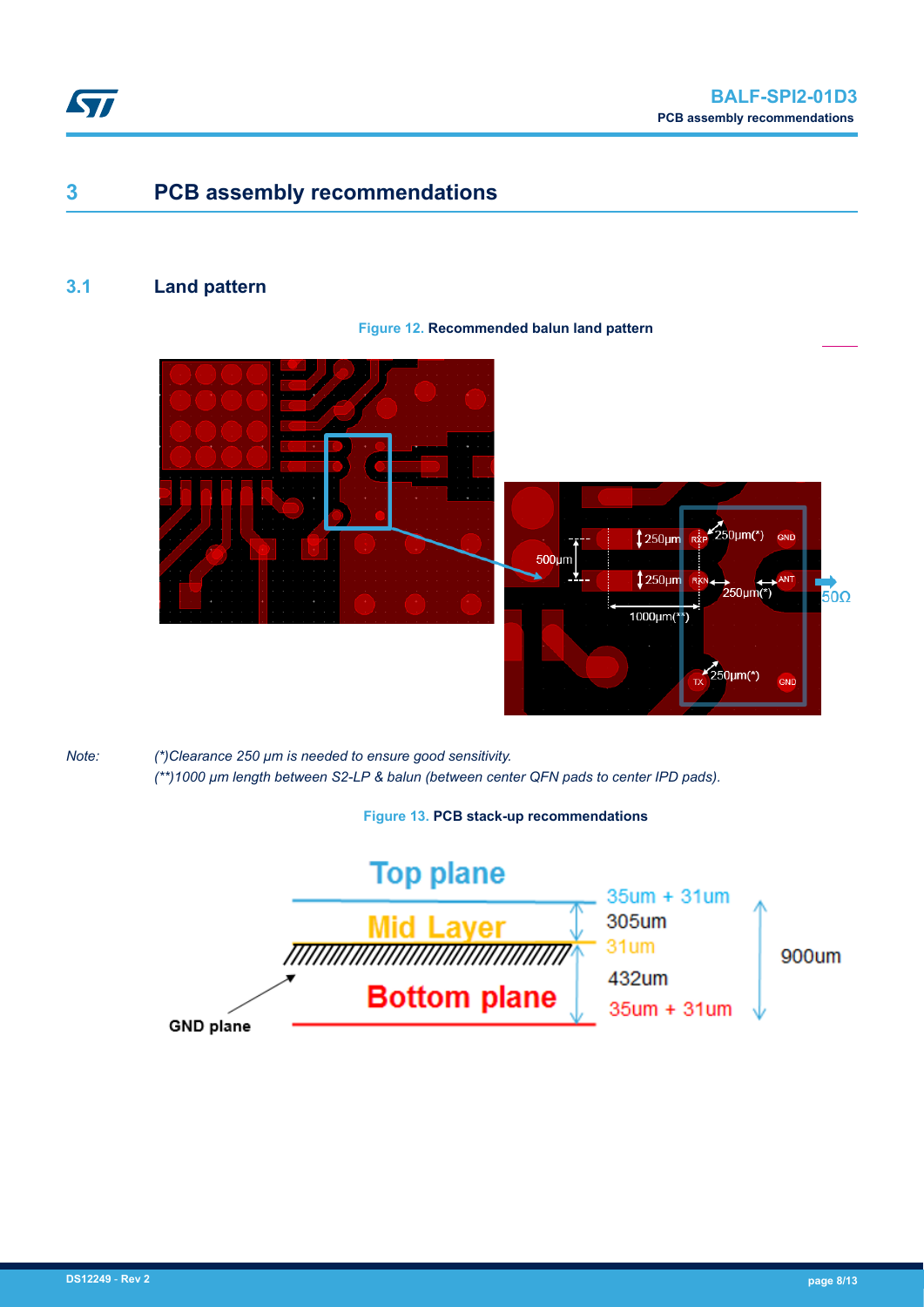

### **3.2 Stencil opening design**





#### **3.3 Solder paste**

- 1. Halide-free flux qualification ROL0 according to ANSI/J-STD-004.
- 2. "No clean" solder paste is recommended.
- 3. Offers a high tack force to resist component movement during high speed.
- 4. Use solder paste with fine particles: powder particle size 20-38 µm.

#### **3.4 Placement**

- 1. Manual positioning is not recommended.
- 2. It is recommended to use the lead recognition capabilities of the placement system, not the outline centering
- 3. Standard tolerance of ±0.05 mm is recommended.
- 4. 1.0 N placement force is recommended. Too much placement force can lead to squeezed out solder paste and cause solder joints to short. Too low placement force can lead to insufficient contact between package and solder paste that could cause open solder joints or badly centered packages.
- 5. To improve the package placement accuracy, a bottom side optical control should be performed with a high resolution tool.
- 6. For assembly, a perfect supporting of the PCB (all the more on flexible PCB) is recommended during solder paste printing, pick and place and reflow soldering by using optimized tools.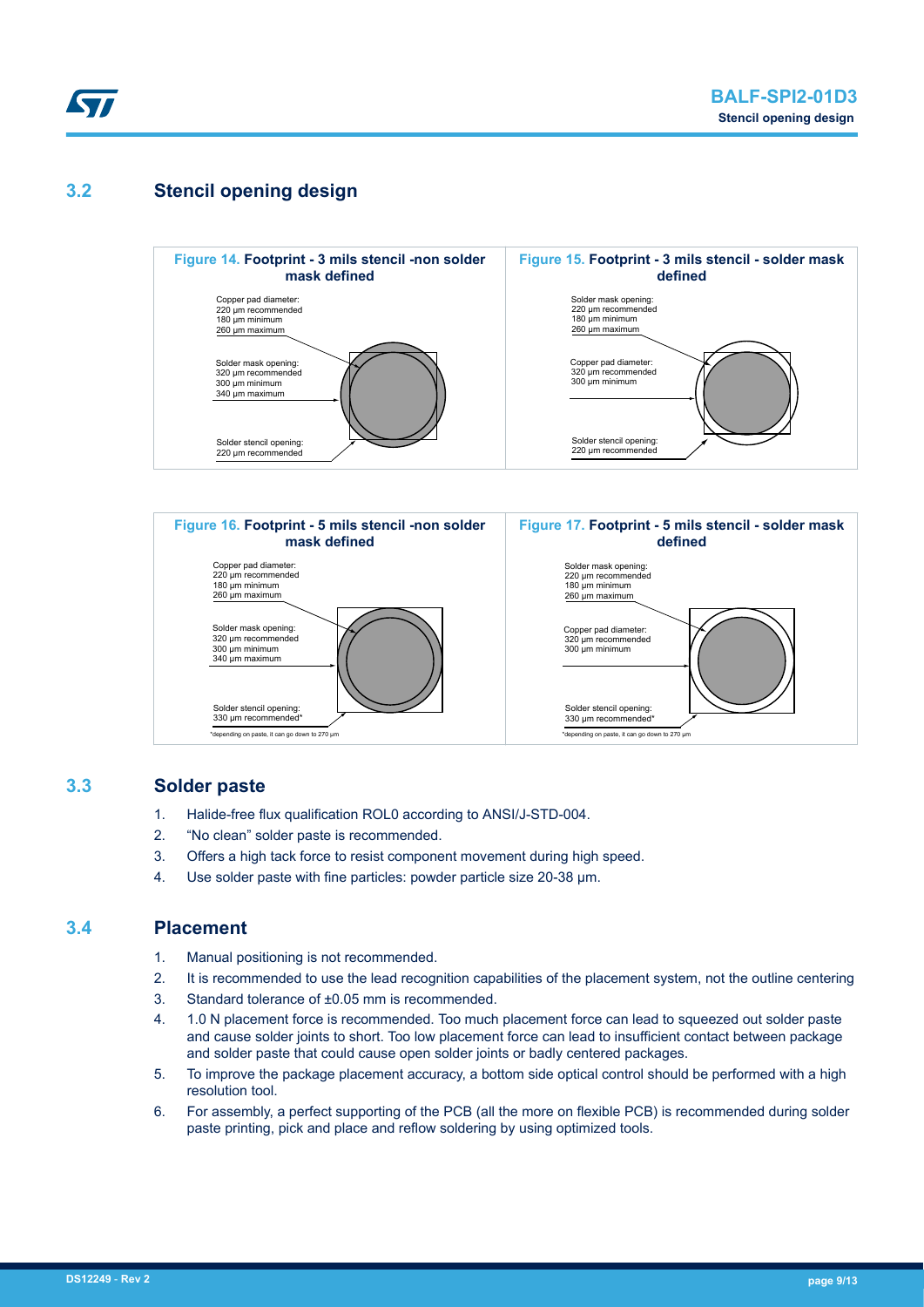#### **3.5 PCB design preference**

- 1. To control the solder paste amount, the closed via is recommended instead of open vias.
- 2. The position of tracks and open vias in the solder area should be well balanced. A symmetrical layout is recommended, to avoid any tilt phenomena caused by asymmetrical solder paste due to solder flow away.

### **3.6 Reflow profile**





*Note: Minimize air convection currents in the reflow oven to avoid component movement.*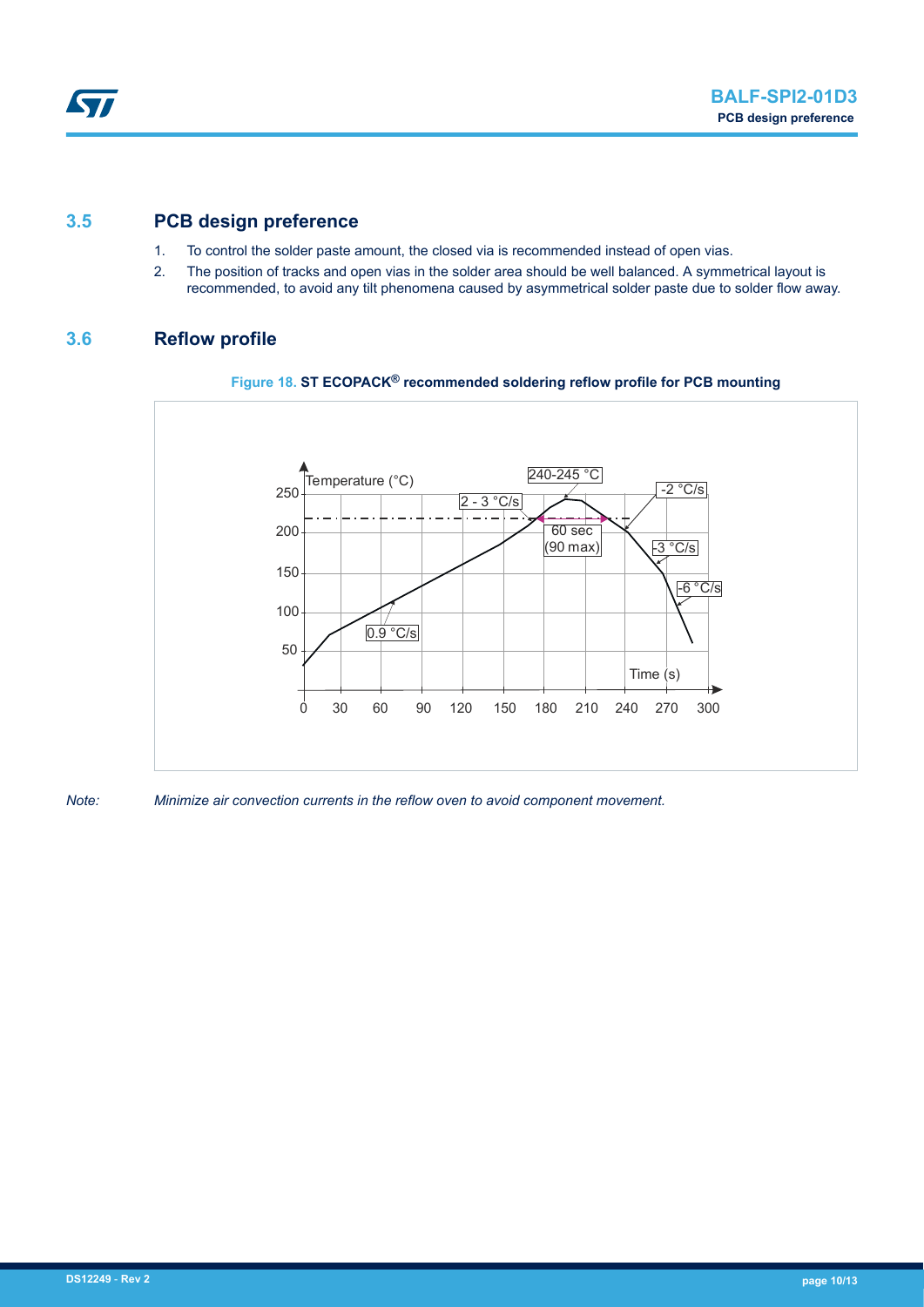

# **4 Ordering information**

| Order code     | <b>Marking</b> | <b>Package</b>    | Weight | Base atv. | Delivery mode |
|----------------|----------------|-------------------|--------|-----------|---------------|
| BALF-SPI2-01D3 | TM             | Flip-Chip 6 bumps | 3.4 mg | 5000      | Tape and reel |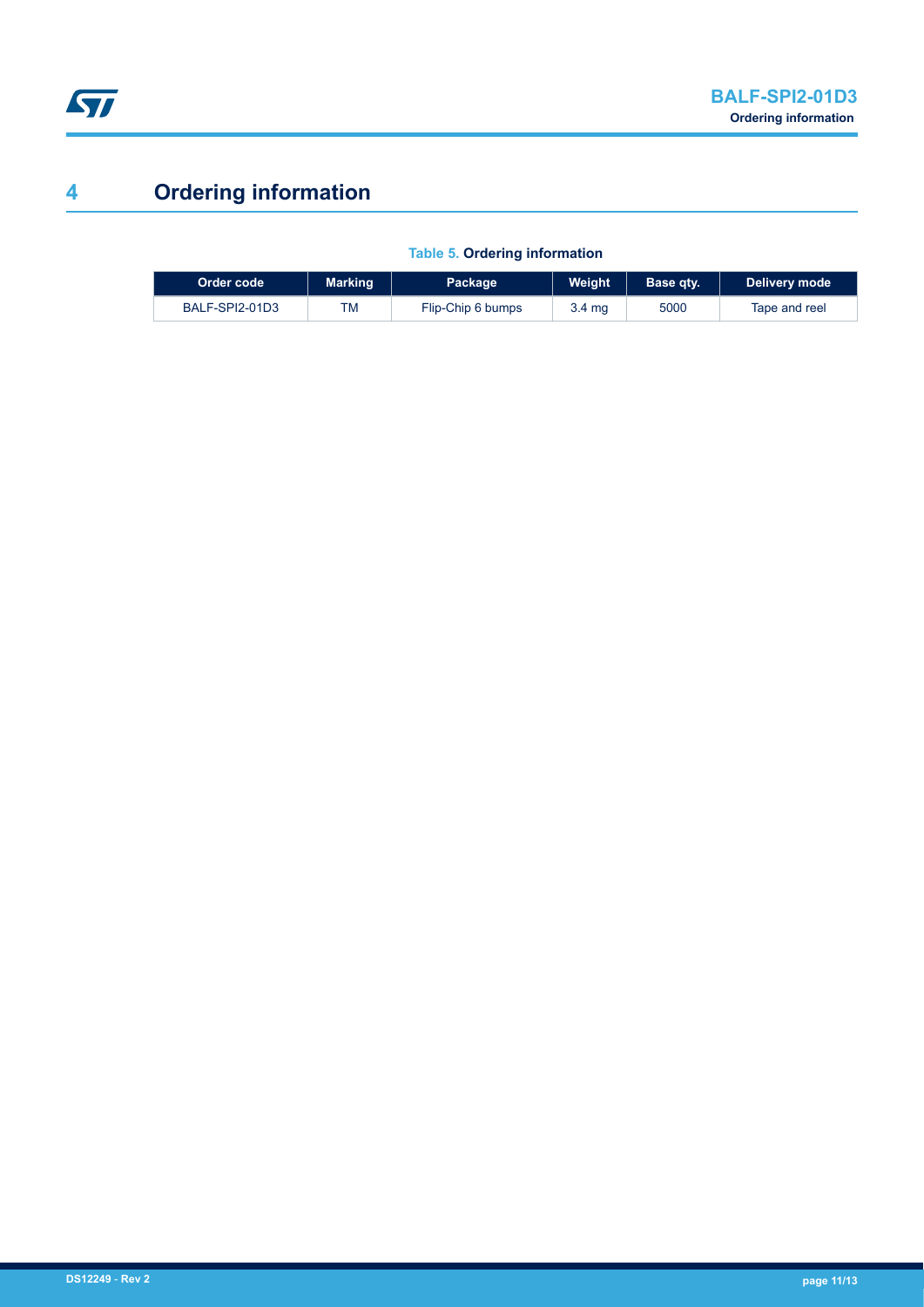# **Revision history**

#### **Table 6. Document revision history**

| <b>Date</b> | <b>Revision</b> | <b>Changes</b>                                                                                                                                                                                                                                                                                                                                                        |
|-------------|-----------------|-----------------------------------------------------------------------------------------------------------------------------------------------------------------------------------------------------------------------------------------------------------------------------------------------------------------------------------------------------------------------|
| 08-Aug-2017 |                 | Initial release.                                                                                                                                                                                                                                                                                                                                                      |
| 23-Feb-2018 |                 | Updated Section 1.1 RF measurements (Rx balun), Section 1.2 RF measurements (Tx filter) and<br>Section 1.3 ST S2-LP evaluation board with BALF-SPI2-01D3. Updated Section 1 Characteristics.<br>Updated Figure 9. Flip-Chip 6 bumps package outline (bottom and side view), Figure<br>12. Recommended balun land pattern and Figure 13. PCB stack-up recommendations. |